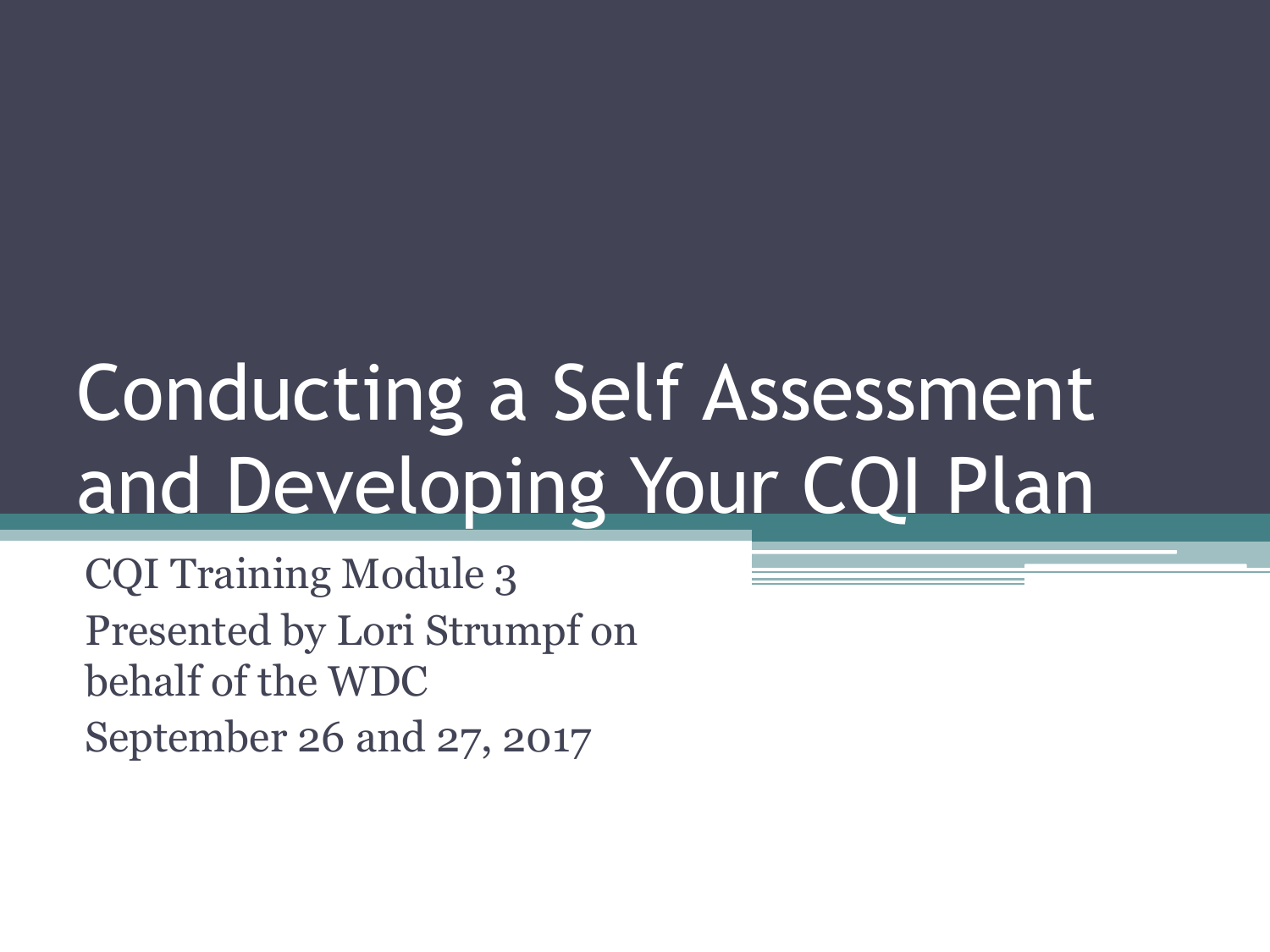## **How Will Your Organization Benefit?**

- A self-assessment can help you identify successes and opportunities for improvement
- jump-start a change initiative or energize current initiatives
- energize the workforce
- focus the organization on common goals
- assess your organization's performance against the competition
- align your resources with your strategic objectives
- deliver world-class results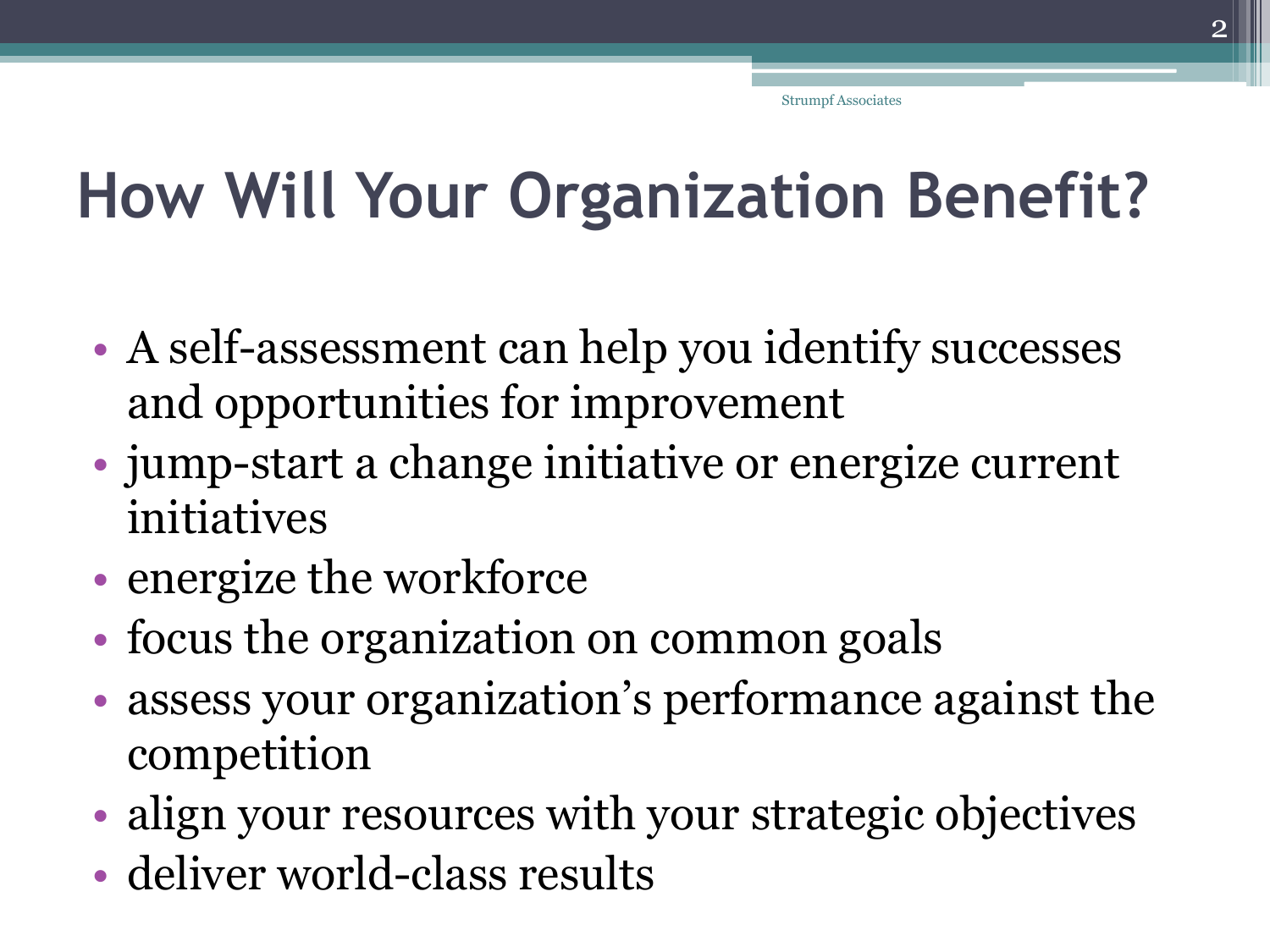## Self Assessment WorkSheet

| <b>Standards</b><br>and<br><b>Indicators</b> | <b>Staff Name</b> | <b>Staff Name</b> | <b>Staff Name</b> | Etc |  | <b>Consensus</b><br>score |
|----------------------------------------------|-------------------|-------------------|-------------------|-----|--|---------------------------|
| Leadership                                   |                   |                   |                   |     |  |                           |
| 1.a                                          |                   |                   |                   |     |  |                           |
| 1.b                                          |                   |                   |                   |     |  |                           |
| <b>Strategic</b><br><b>Planning</b>          |                   |                   |                   |     |  |                           |
| 2.a                                          |                   |                   |                   |     |  |                           |
| 2.b                                          |                   |                   |                   |     |  |                           |
| 2.c                                          |                   |                   |                   |     |  |                           |
| 2.d                                          |                   |                   |                   |     |  |                           |
| 2.eetc                                       |                   |                   |                   |     |  |                           |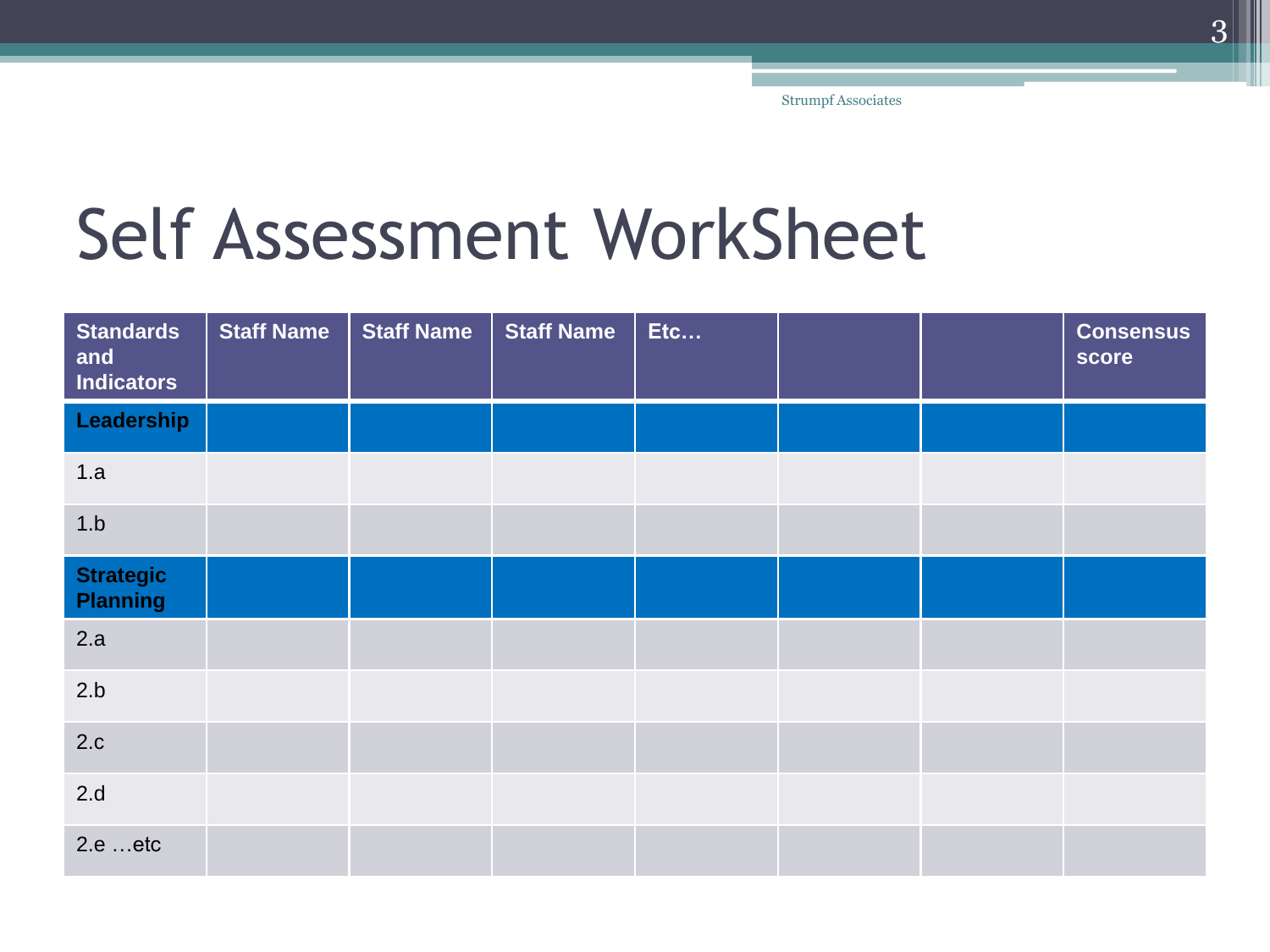#### *Self Assessment Rating*

- **0% -9%** Anecdotal only; No system evident
- **10% - 40%** Beginning of a **systemic approach** to addressing the primary purpose of the indicator; Early stages of a transition from reacting to problems to preventing problems; Very early stages of developing trend data; Data not reported for many of the key processes
- *41% - 60%* Beginnings of a CQI process in place; Beginning to be deployed in pockets of the organization
- *61% - 90%* Fact-based improvement process is in place; Approaches beginning to **be saturated** in all relevant areas and activities; Some trends and current performance are evaluated against relevant comparison benchmark
- *91% - 100%* Fact-based improvement process is a key management tool; Clear evidence of improvements as a result of improvement cycles and analysis; Fully saturated; Excellent improvement trends; **Sustained excellent performance**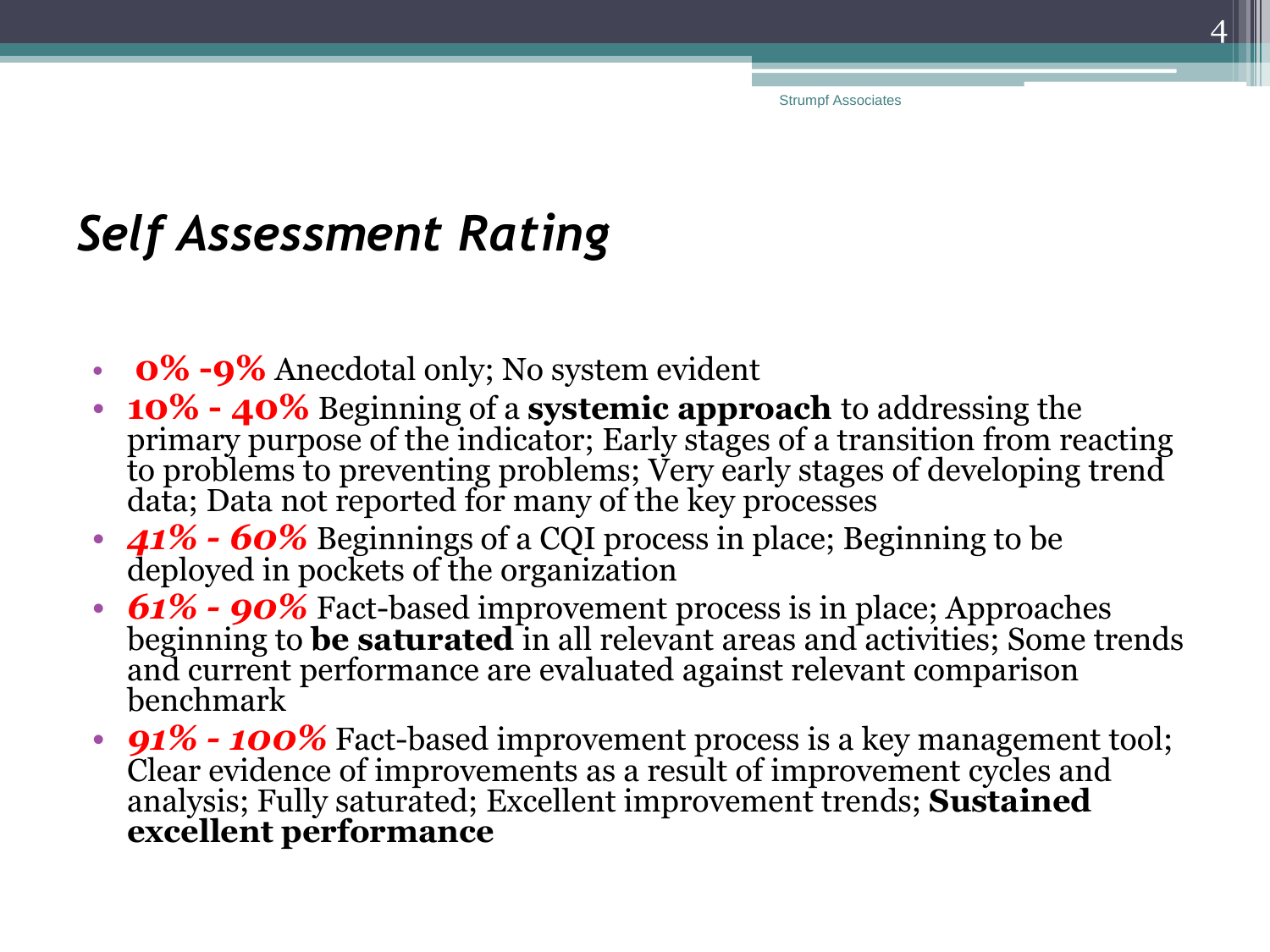## **The RATING Has Three Evaluation Dimensions**

- Approach Methods and appropriateness of methods to the requirement
- Deployment Extent to which the approach is being applied
- Results Outcomes and results of process improvements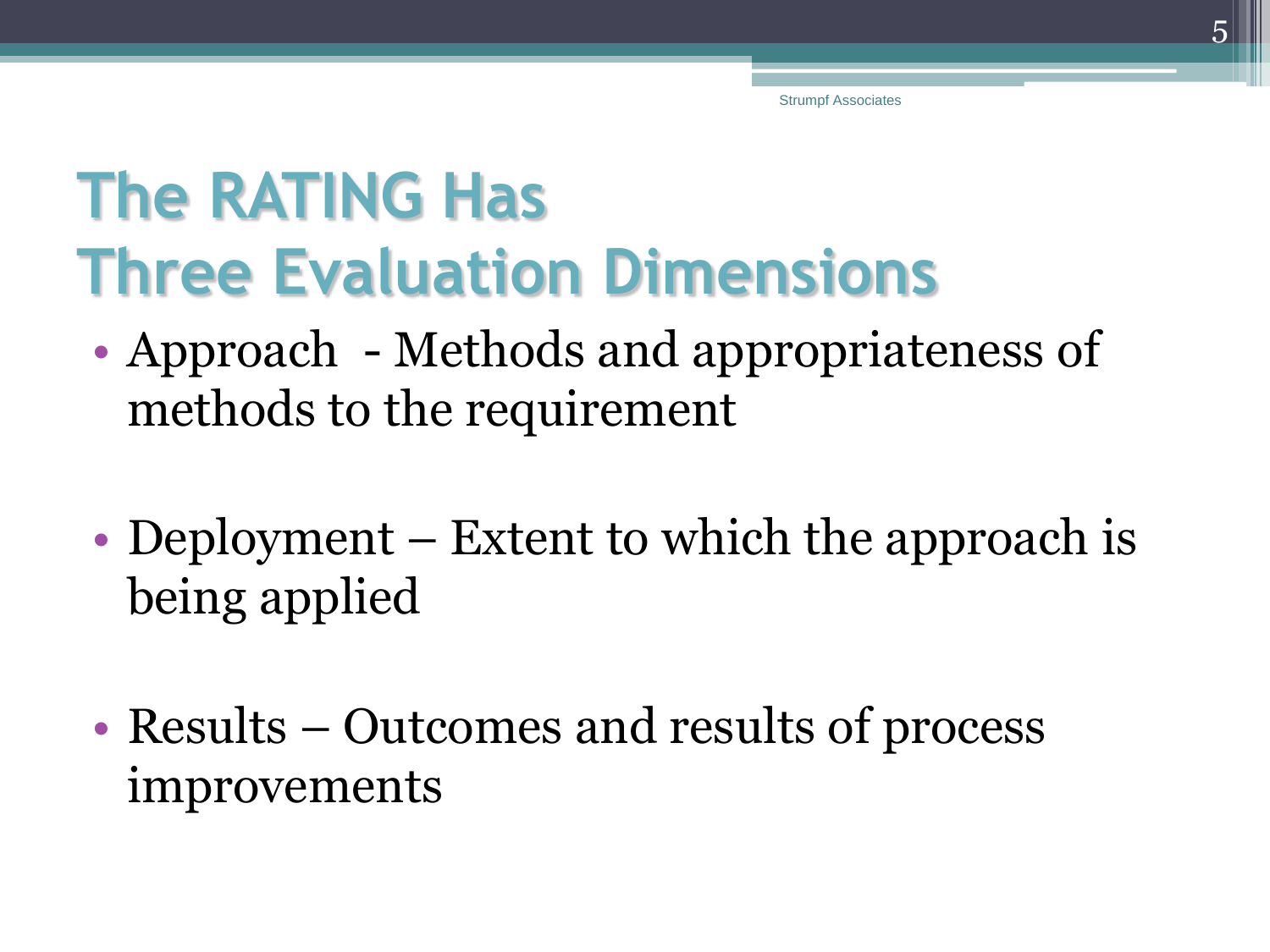## **Elements to Consider**

#### **Is the Indicator SYSTEMIC:**

- Formal, organizational mechanisms
- Accountability constantly applied
- Customer data that is collected systemically and used to make continuous improvements to core services

#### **Is the Indicator SOUND:**

- Sustainable
- Durable
- Consistently applied
- **Saturated**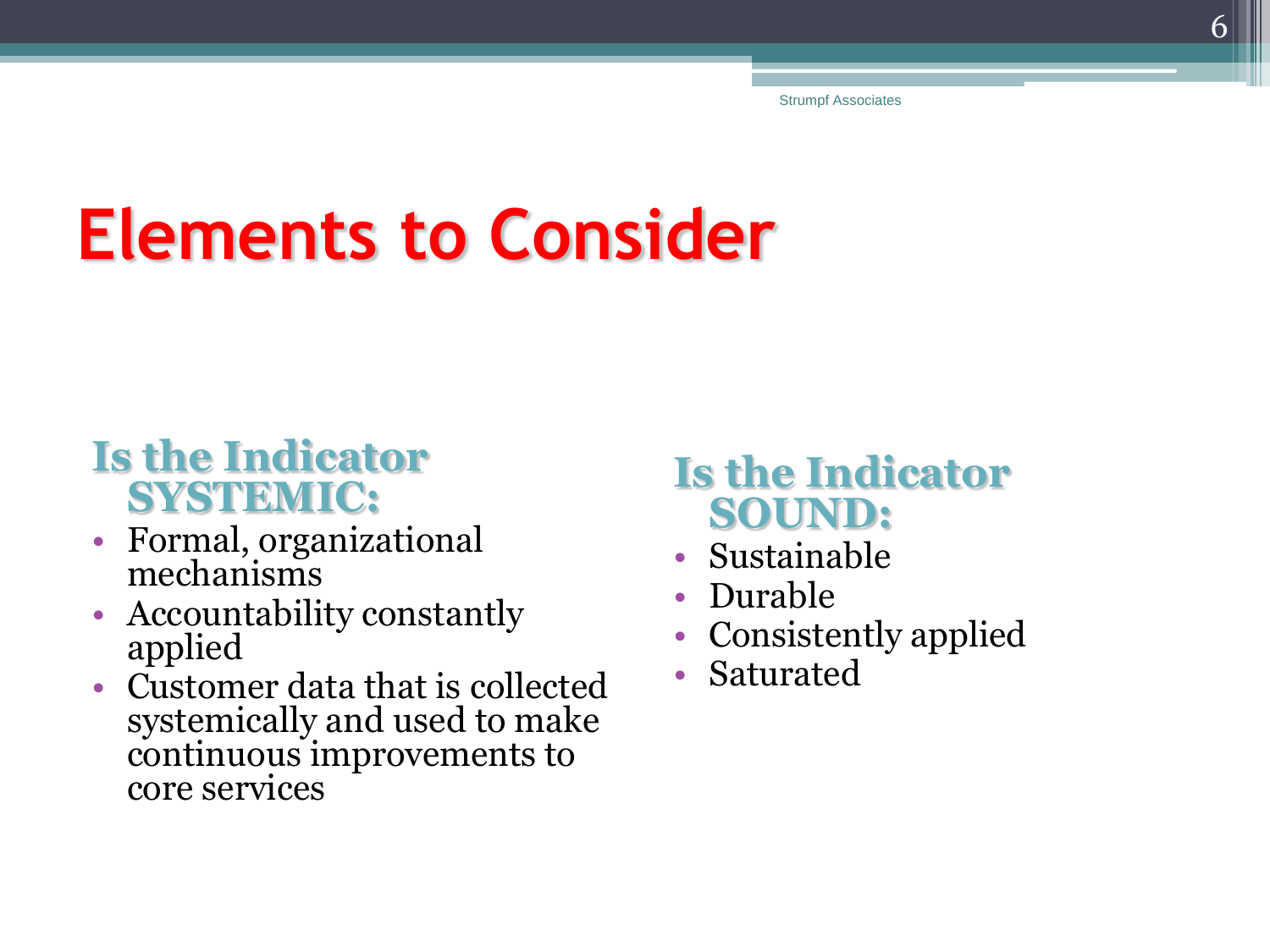## Sample CQI Plan

- See handout
- Key Elements
- How to Prioritize